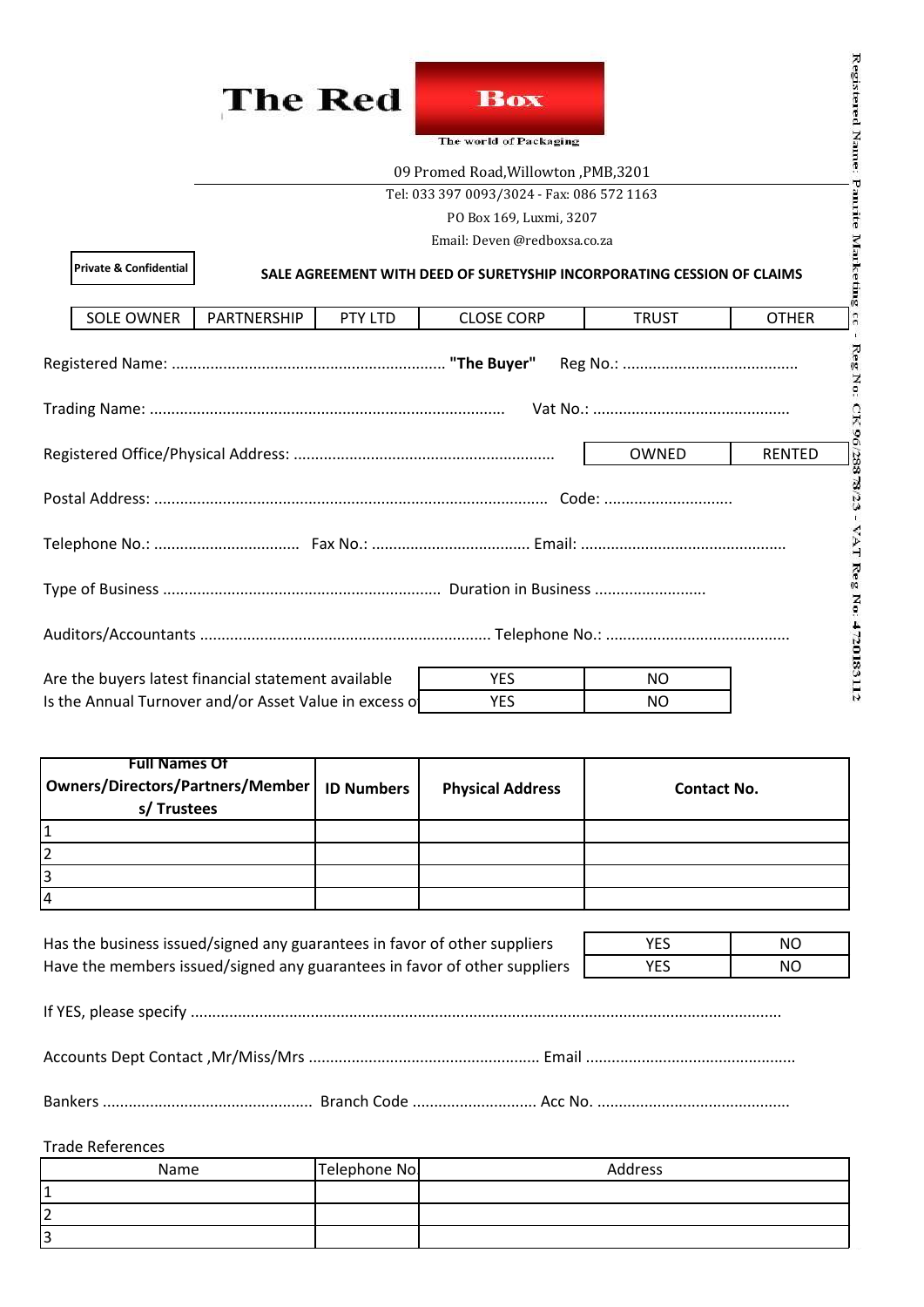### Details of Property owned by Company/Cc/Partners/Proprietor or Director

|         | Stand No & | Estimated |             |                | Property reg |
|---------|------------|-----------|-------------|----------------|--------------|
| Address | Town       | Value     | Bond Holder | Amount Of Bond | Name         |
|         |            |           |             |                |              |
|         |            |           |             |                |              |

Anticipated Monthly purchases R.............................................................

I, The undersigned .................................................................. in my capacity as ................................................ of the buyer in my personal capacity hereby warrant that:-

1. I am duly authorised by the buyer to sign this agreement on its behalf and that the above information is true, correct and complete in all respects;

2. Agree that all transactions concluded with the supplier will be subject to the terms and conditions of the sale on the reverse thereof, which I acknowledge having read and understood.

3. Do hereby acknowledge and agree that by my signature hereto I bind myself, in accordance with clauses 32 to 38 as surety and co-principal buyer in solidum with the buyer infavour of the supplier for the due payment by the buyer of all amounts which may now or at any time hereafter become payable by the buyer to the supplier.

Dated at ................................................. On the ...................... Day of .......................................... 20.........

Signature ..................................................................... Print Name ................................................... For the "Buyer" and in my personal capacity as surety and co-principal buyer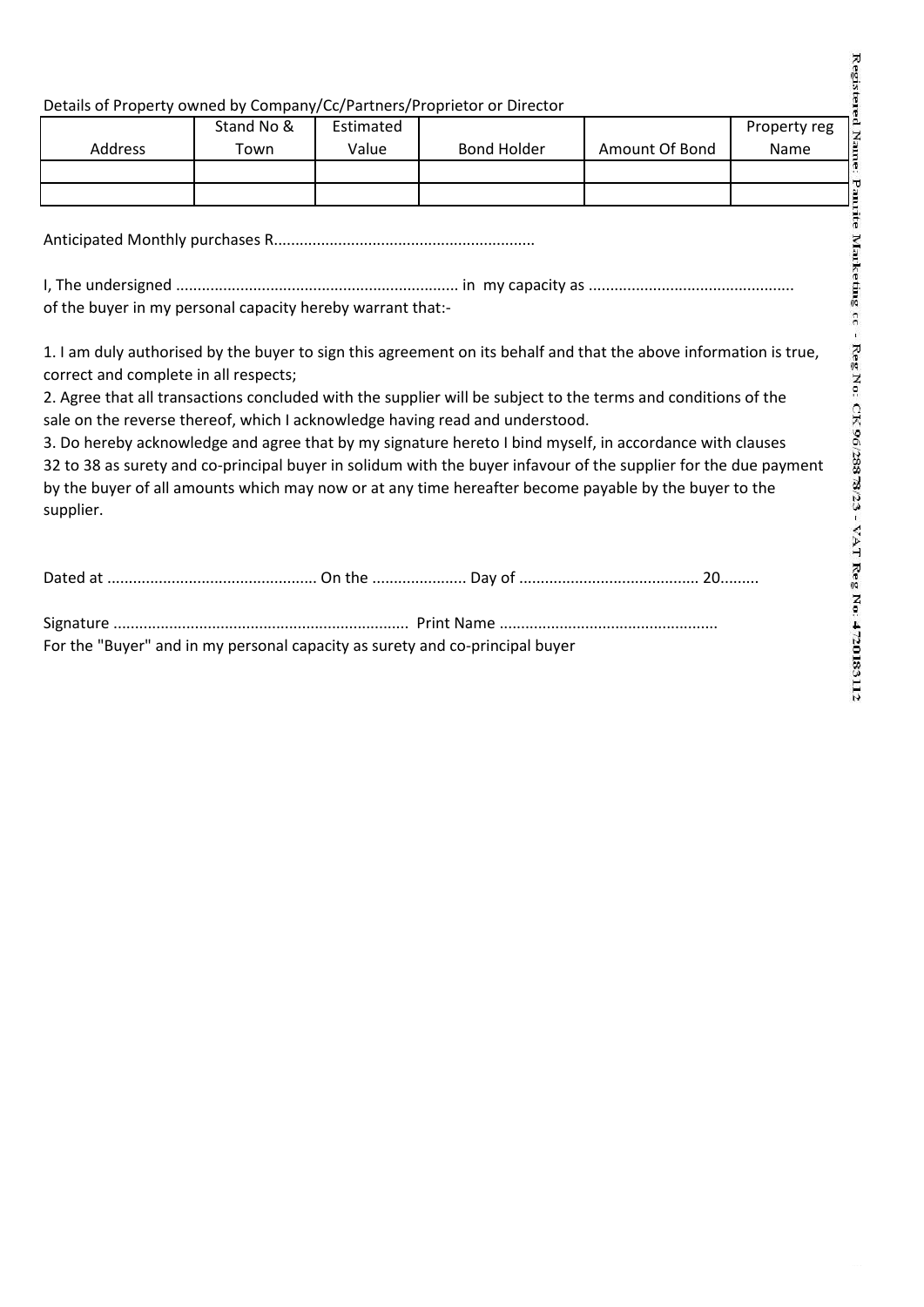#### **TERMS AND CONDITIONS OF SALE**

- 1. Any Order resulting herefrom shall be subject to the conditions herein unless varied by the supplier in writing, and these condtions will take precedence over any terms, conditions or stipulations contained in any of the buyer's documentation which may be in conflict herewith. Should the buyer in any way purport to attach any conditions which vary, amend or are in conflict with the conditions set forth herein, then, not with standing anything to the contrary stipulated by the buyer, the conditions set forth herein shall prevail and be of full force and effect unless specifically varied by the supplier in writing with specific reference to the buyers contrary documentation.
- 2. Should the buyer have previously made application to the supplier for credit facilities, which said application would have embodied terms and conditions and should the buyer to the supplier on any previous occasion, the customer records and acknowledges that the signature by it on this document shall not be regarded as a novation of any such previous agreement or any prior security given by it to the supplier. The buyer futhermore records and acknowledges that, in so far as any provision contained herein may be inconsistent with any provisions contained in any document previouly executed by it,the provisions of this document shall prevail.
- 3. Prices and discounts are those ruling at the date of dispatch of the goods and the supplier reserves the right to adjust or change any prices and/or discounts at any time on resonable notice to the buyer.
- 4. The buyer acknowledges that payment is due within (30) thirty days from date of statement, which date will be the last day of each succeeding month during which a particular delivery was made. Should the buyer be entitled to any settlemnet, this is to be agreed in writing by the supplier. To qualify for any settlement discount the payment needs to be reflected in the bank account of the supplier on or before the last day of the month within the agreed terms.
- 4.1 In the event that the account becomes overdue, the supplier shall be entitled to charge interest on the overdue balance at the maximum rate permitted by law.
- 5. The supplier has the discretion at all times whether or not to sell ro the buyer. The supplier may withdraw any limit or withdraw the account facility or may vary the extent, nature and durration of such facilities at any time without prior notice and without giving reason therefore.
- 6. The suppliers discretion to sell in terms hereof may be guided by inter alia the following:
- 6.1 The availability of stock
- 6.2 Timeous receipt by the supplier of any drawings designs and specifications that may be required by the supplier from the buyer provided that such drawings, designs and specifications shall be deemd to have been given to the supplier for the purpose of the description only and shall not form part of the contract.
- 7. Time shall not be of the essence of the contract and delivery dates shall be treated as approximate only. Under no circumstance shall the buyer be entitled to withdraw from or terminate the contract on account of any delay in delivery or have any claim of any nature whatsoever against the supplier arising from late delivery
- 8. Ownership in the goods sold and delivered to the buyer on account shall pass to the buyer only when all amounts due by the buyer to the supplier has been paid, notwithstanding delivery of the goods to the buyer. Risk in and to the goods shall however pass to the buyer on delivery.
- 9. A signed delivery note shall constitue *prima facie* (at face value) proof that the goods have been delivered to and received by the buyer in good condition, wther signed by the buyer, an employee, an agent or a representative of the buyer.
- 10. Set off shall operate automatically as a matter of law at the moment reciprocal debts between supplier and the buyer come into existence and independently of the will of the parties and shall not be necessary for either the supplier or the buyer to specifically raise set off. Upon the operation of an automatic set off aforementioned, the debt shall be mutually extinguished to the extent of the lesser debt with retrospective effect.
- 11. the buyer agrees and ackowledges that in the event of-
- 11.1 the buyer breaching any condition contained in the conditions;
- 11.2 the buyer failing to pay any amount due and payable on due date;
- 11.3 the buyer suffering a civil judgement to be taken or entered against it;
- 11.4 the buyer causing a notice of surrender of its estate to be published in terms of Insolvency Act No. 24 of 1936 as amended;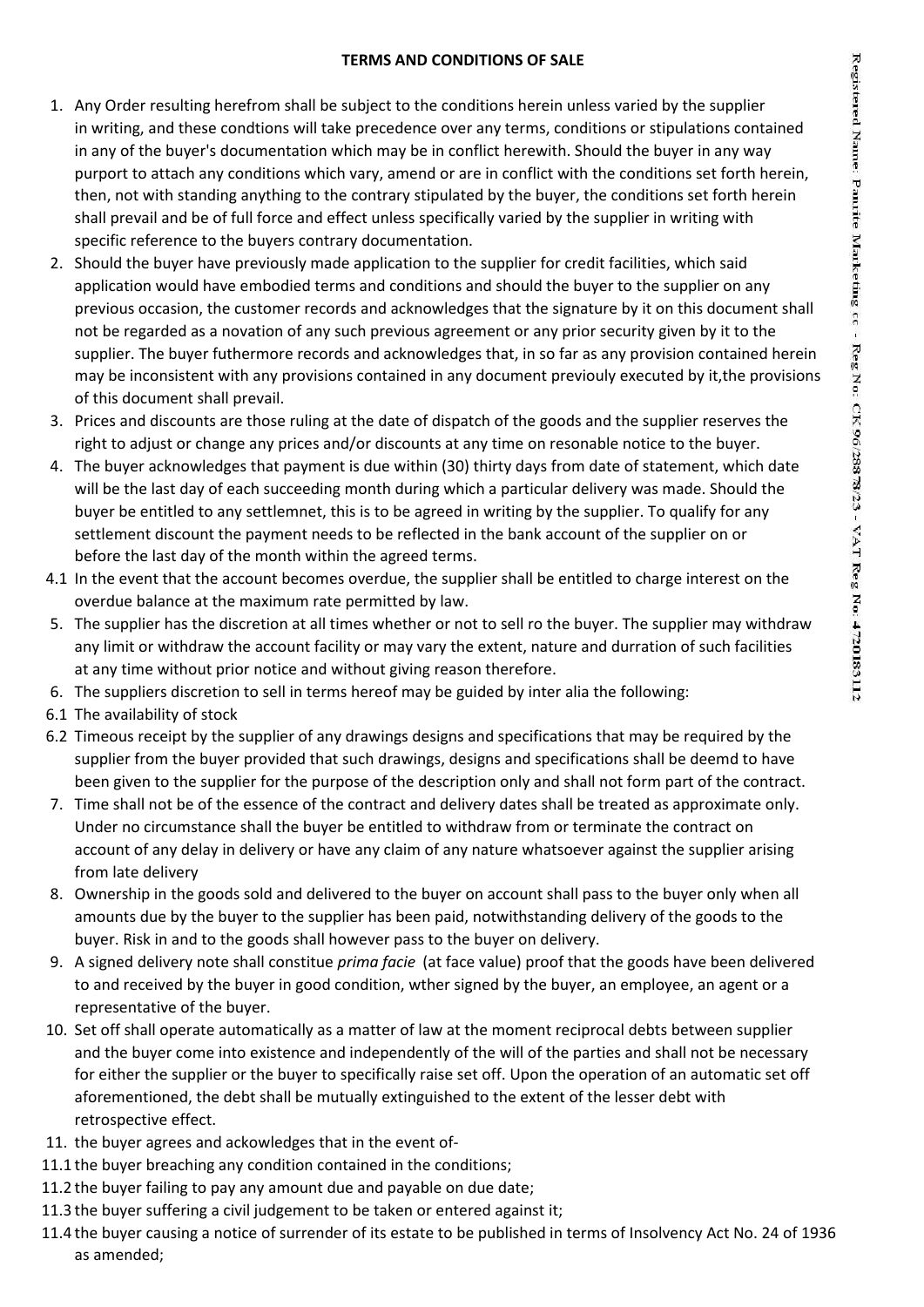# 11.5 the buyer passing away;

- 11.6 the buyers estate being placed under any order of provisional or final sequestration, provisional or final winding up, or provisional or final judicial management or business rescue, as the case may be; the the supplier shall, without detracting from any other remedies which may be available to it, be entitled to cancel the sale of the goods to the buyer on reasonable notice to repossess those goods sold and delivered by the supplier to the buyer ot to claim specific performance of all the buyers obligations would otherwise then have fallen due for performance, in either event without prejudice to the suppliers right to claim damages.
- 12. Should the buyer have any complaint whatsoever nature concerning any of the goods which are not manufacutured by the supplier, it shall be entitled to the supplier to cede to it any right, which the supplier may have against the original supplier of those goods but shall have no other claim against the supplier in respect of the matter complained of. The buyer shall not be entitled to withhold payment from the supplier in respect of such goods for any reason whatsoever.
- 13. Should the supplier agree to accept the returns of any goods, the buyer shall be liable to pay the supplier a handling charge of not less than 10% on the invoiced price of the goods so returned. (subject to damages suffered, the purchase price will be repaid, where applicable by set off against other amounts due by the buyer)
- 14. The supplier shall be exempted from and shall not be liable under any circumstance whatsoever for any damages including indirect or consequential damages of any nature whatsoever or any loss of profit or special damage of any nature whatsoever and whether in the comtemplation of the parties or not which the buyer may suufer as as result of any delay in delivery of the goods ordered.
- 15. It is a condition of each sale that the goods are sold voetstoots and without any warranties or representations whatsoever. In addition the Buyer shall be precluded from raising any complaints or disputing liability to the Supplier in any way unless it shall have notified the Supplier of its complaints or grounds for dispute in writing within 7 days of receipt of the goods in question. Notwithstanding the timeous raising of a complaint or dispute of liability by the Buyer, the Buyer shall, under no circumstances, be entitled to withhold payment in respect of the goods from the Supplier pending the resolution of such dispute or complaint. Subject to the foregoing, the Supplier shall, in its discretion, be entitled to either remedy any failure by adjusting, repairing, replacing the goods in question, or refunding the whole or part (as the cause may be) of the contract price paid to it by the Buyer in respect of such goods.
- 16. When the Supplier is required to manufacture or supply goods to the Buyer's specification and/or drawings, or carries out work according to the Buyer's instructions, or those of its nominees, the Supplier accepts no responsibilty for the efficiency or workability of goods so manufactured or work so carried out.
- 17. Save as otherwise specifically provided for herein, the Supplier shall not be liable to the Buyer or to any other person for any damages including indirect or consequential damages of any nature whatsoever or any loss or profit, or special damages of any nature whatsoever and whether in the contemplation of the parties or not which the Buyer may suffer as a result of any breach by the Supplier of any of its obligations under these conditions or out of any other court whatsoever. The Buyer hereby indemnifies the Supplier against any claim which may be made against the Supplier by any other person in respect of any matter for which the liabilty of the Supplier is excluded in terms of the aforegoing.
- 18. In the event of the Supplier or its agents instructing attorneys to collect from the Buyer an amount owing to the Supplier, the Buyer agrees to pay all costs on the scale as between attorney and own client, including collection commission and tracing charges.
- 19. In the event of the Supplier or its agent instructing a Debt Collector to collect from the Buyer an amount owing to the Supplier, the Buyer agrees to pay collection commission in accordance with the Debt Collectors Act (Act. 114 of 1998).
- 20. The Buyer consents to the jurisdiction of the Magistrates' Court in terms of Section 45 of the Magistrates' Court Act, No. 32 of 1994, as amended, having jurisdiction under Section 28 of the said Act, notwithstanding that the claim may exceed the normal jurisdiction of the Magistrate' Court.
- 21. The Buyer nominates as it's address for services for all notices or processes arising herefrom as the address reflected on the face hereof under the heading "Registered office/Physical address", and the surety nominates as his address for services for all notices or processes arising herefrom the address reflected on the face hereof alongside his name, for service upon the Buyer and the Surety respectively of all notices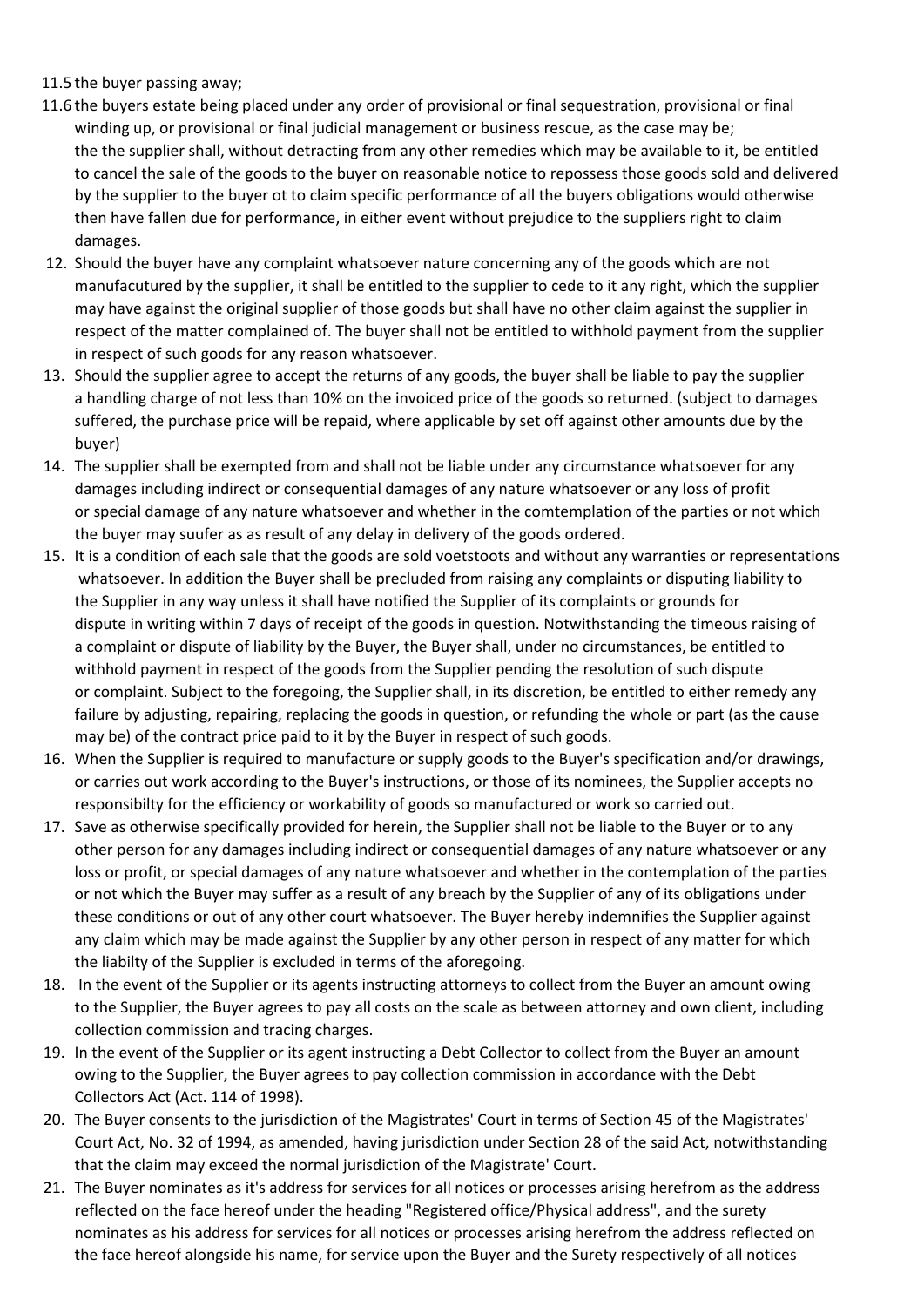and processes in connection with any claim for any sum due to the Supplier or any ceded claim.

- 22. No relaxation or indulgence granted to the Buyer by the Supplier, at any time, shall be deemed to be a waiver of any of the Supplier's rights in terms hereof, and such relaxation or indulgence shall not be deemed as a novation of any of the terms and conditions set out herein,or create any estoppel against the Supplier.
- 23. The Buyer and Surety agree that in the event of the account becoming overdue and remaining unpaid for 30 days past original due date,that the Supplier and/or its agents may adverse list the Buyer and/or Surety with any credit bureau and that this clause serves as Notice of this due action.
- 24. The Buyer understands that the information given in relation to this agreement will assist the Supplier in determining whether or not to sell to the Buyer and will be used by the Supplier for the purposes of assessing its creditworthiness. The Buyer confirms that the information given by it is accurate and complete. The Buyer further agrees to update the information supplied, as and when necessary, to ensure the accuracy and completeness of the above information.
- 24.1 The Buyer hereby authorizes the Supplier or its agents at all times to request information from any persons, credit bureaux or businesses, including those mentioned under trade references, and to obtain any information relevant to the Buyer's credit assessment. (to determine the Buyers ability to pay for the goods)
- 24.2 If the Buyer fails to meet its obligations under these terms and conditions of sale, it authorizes the Supplier or its agents to record its non-performance with any credit bureau, which information will be available to third parties. The Buyer further authorizes researching its records at any credit bereaux, use new information and data obtained from any credit bereaux in respect of details of how the Buyer has performed in terms of these terms and conditions of sale.
- 24.3 The Buyer hereby authorizes the Supplier or its agents at all times to furnish information concerning the Buyer's dealings with the Supplier, including without being limited to, the Buyer's credit worthiness and defaulting payments to the Supplier.
- 25. In these conditions, words importing one gender shall include the other gender, and words importing the singular, shall include the plural (and vice versa)

# **CESSION OF CLAIMS**

- 26. The Buyer and Surety hereby jointly and severally, irrevocably and *in rem suam* (concerning (in) one's own affairs) cedes and assigns as a pledge unto and in favour of the Supplier, all the right title, interest in and to all claims of whatsoever nature and description and howsoever arising which the Buyer and/or Surety may now or at any time hereafter have against all and any persons, companies, corporations, firms,partnership, associations, syndicates and other legal personae whomsoever without exception as continuing covering security for the due payment of every sum of money which may now or at anytime hereafter be or become owing by the Buyer and/or Surety from whatsoevercause or causes arising, it being acknowledged that this cession is a cession in securitiatium debiti (as security for the debt) and is not an out-an-out cession.
- 27. Should it transpire that the Buyer and/or Surety entered into prior deeds of cession or otherwise disposed of any of the right, title and interest in and to any of the claims which will from time to time be subject to this cession, then this cession shall operate as a cession of all the Buyer and/or Surety reversionary rights.
- 28. This Cession shall be and remain in full force and effect as a continuing security notwithstanding any fluctuation, or temporary extinction of the Buyer and/or Surety's indebtedness to the Supplier.
- 29. For the purpose of giving effect to the aforegoing Cession both the Buyer and Surety hereby nominate, constitute and appoint the Supplier to be its Attorney and Agent, *in rem suam* (concerning (in) one's own affairs), with full authority for the Buyer and/or Surety and in the Buyer and/or Surety's name to demand, sue for, recover and receive all sums of money hereby ceded and assigned and with the authority to sign all documents on the Buyer and/or Surety's behalf and in the Buyer and/or Surety's name in connection with the recovery of the said sums and to give acquittances and receipts for the buyer and/or Surety's.
- 30. The Buyer and Surety agree that, on request by the Supplier, they shall be obliged to hand over to the Supplier all books of account,contracts, invoices, documents and the like which it may require for the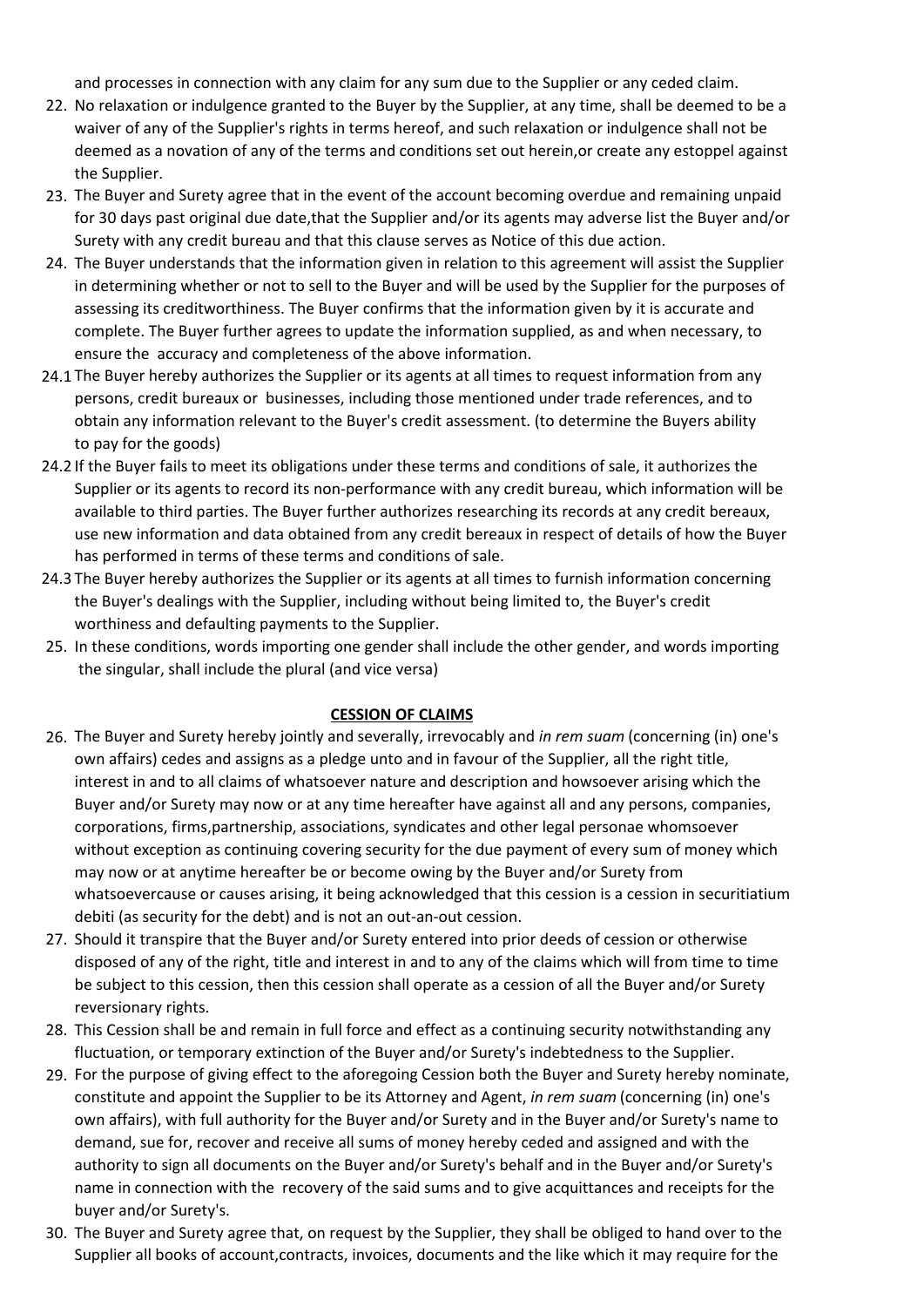purposes of ascertaining the amounts due to the Buyer and/or Surety for the purpose of recovery of payment.

31. The Buyer and Surety shall be obliged to furnish the Supplier with a schedule of all debts due to the Buyer and/or Surety by its debtors monthly upon demand. Notwithstanding the aforegoing, the Supplier or its nominee shall at all times be entitled to inspect all or any of the Buyer and Surety's records as the Supplier deems fit. Failure by either party to give effect to the aforegoing shall not in any way prejudice the rights of the Supplier hereunder, and the Supplier shall at all times be deemed to have perfected its security in terms of hereof.

### **DEED OF SURETYSHIP**

- 32. The signatory hereto binds himself as surety and co-principal Buyer in solidum with the Buyer in favour of all amounts which may at any time be payable by the Buyer to the Supplier from any cause use of action whatsoever and whether of the Supplier for the due payment acquired by the Supplier by way *of Cession or otherwise. The terms and conditions of this Sale Agreement shall apply mutatis mutandis* (in precisely the same manner) , to the Suretyship. The Surety/ies further waives the benefits of excussion and division (by renouncing these benefits, the Supplier becomes entitled to sue any one Surety for the full amount owing without first proceeding against or suing the Buyer or any other Surety) and of the legal exceptions non numeratae pecuniae (by renouncing this benefit as Surety is precluded from raising the defence that no money of equivalent thereof has passed between the Buyer and Supplier) and non-causa debiti (by renouncing this benefit a Surety is precluded from raising the defence that there was no cause of action or reason for the Buyers indebtedness to the Supplier) and acknowledges himself to be fully acquinted with the meanings of these terms.
- 33. The suretyship is a continuing suretyship and shall remain of full force and effect notwithstanding any fluctuation in, or temporary extinction of the Buyer's indebtedness to the Supplier. It may not be withdrawn, revoked or cancelled by the Buyer without the Supplier's prior written consent. Any consensual cancellation or withdrawal of this suretyship by the Buyer and the Supplier shall only be valid and effective if reduced to writting and signed by both parties thereto.
- 34. Any admission of liability by the Buyer shall be binding upon the surety.
- 35. A certificate under the hand of any director or manager of the Supplier (whose appointment need not to be proved) as to the existence and the amount of the Buyer's indebtedness and the surety's indebtedness to the Supplier at any time, as to the fact that such amount is due and payable, the amount of mora interest accrued thereon and as to any other fact, matter or thing relating to the Buyer's indebtedness to the Supplier and the surety's indebtedness to the Supplier, shall be sufficient and satisfactory proof of the contents and correctness thereof for the purpose of provisional sentence, summary judgement or any other proceedings of whatsoever nature against the Buyer and/or the surety in any competent court and shall be valid as a liquid document for such purpose.
- 36. I/We hereby quarantee in favour of the Supplier, the payment of all and / or any debts which are the subject matter of this deed of suretyship.
- 37. I/We furnish the quarantee to the Supplier as a principal obligation and assume liabilty for such principal obligation (as distinct from the corollary obligation referred to elsewhere in this deed of Suretyship).
- 38. I/We guarantee payment to the Supplier of any amount which may still be owing to the Supplier subsequent to The Supplier having received any amount from the Buyer by way of reduction of the Supplier's claim against the Buyer, whether having received the amount by way of compromise, settlement or pursuant to any business rescue plan as provided for in the Companies Act No.71 of 2008, irrespective of whether the plan provides for the release of the Buyer, or under any circumstance of whatsoever nature.

#### **CESSION BY SUPPLIER**

39. Should the Supplier cede its claim against the Buyer and surety to any third party ("the Cessionary"), then the above Cession of Claims and Deed of Suretyship shall be deemed to have been given by the buyer and surety to such Cessionary as continuing covering security for the due payment of every sum